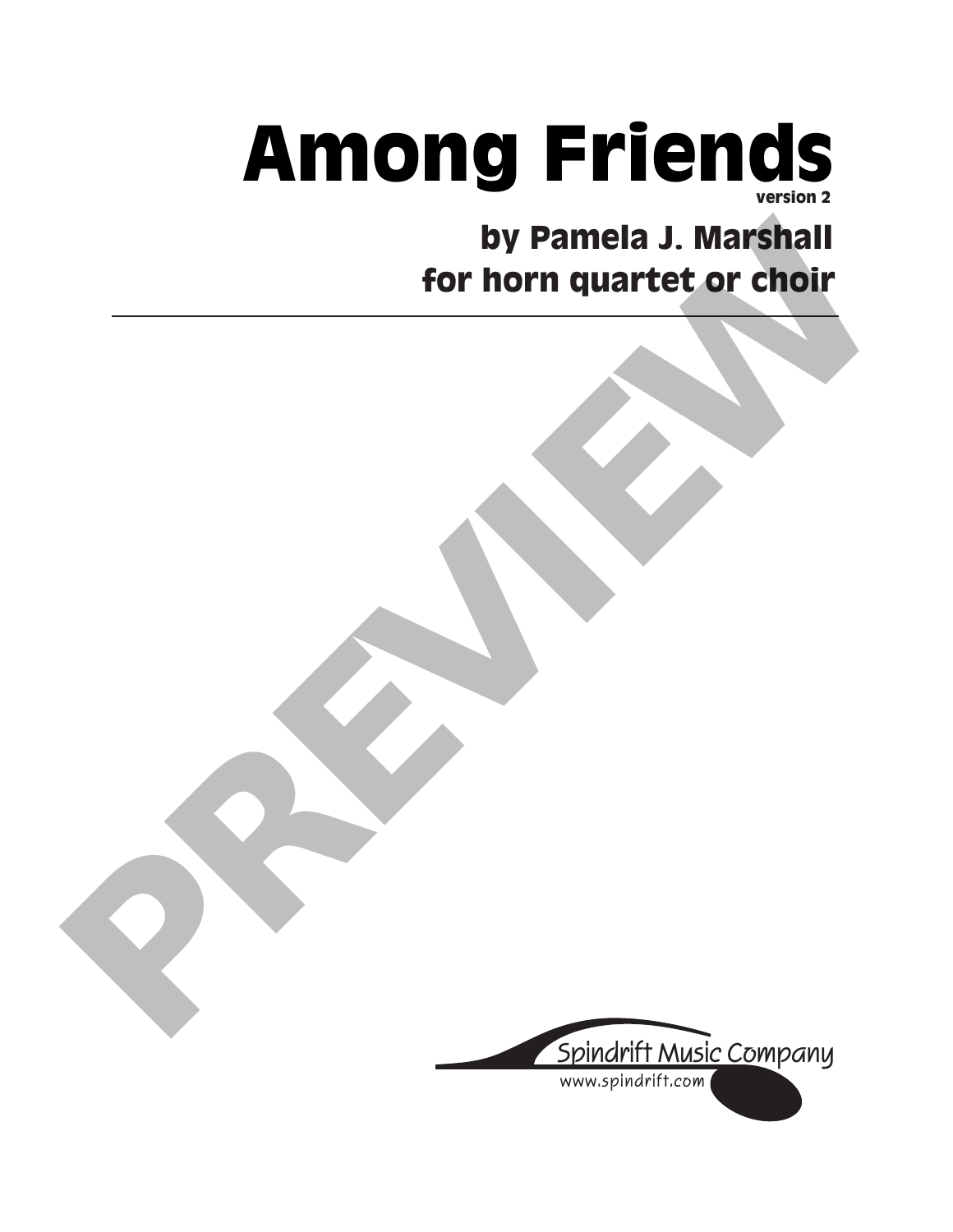# Among Friends

by Pamela J. Marshall

Version 1 for brass quartet: trumpet, 2 horns, euphonium

Version 2 for horn quartet

"Among Friends" is gentle and conversational - a gathering of like-minded people who take pleasure in a friendly discussion. I picture debates and repartee, clever quips and eloquent reflections, culminating in a deeply felt accord as all the musicians play a unison melody. I originally wrote "Among Friends" for a quartet of high school and adult brass players at the Rivers School, commissioned by their coach Dan Shaud. It was an interesting variation of the standard brass quartet instrumentation. Two horns in the middle, plus the euphonium, enhance the theme of friends with their warm sound. Version 1 for brass quartet: trumpet, 2 homs, euphonium<br>Version 2 for horn quartet<br>
"Among Priends" is gentle and conversational - a guidering of likewinded propie work<br>
pheasure in a friendly discussion. I picture debates

The second version is for horn quartet. The tessitura of horn 1 is a little high, but still comfortable. Esprit de Cor, for whom I made the adaptation, performed it as an octet, doubling the parts.

Duration ~4.75 minutes

Written in 2006, adapted for horns in 2008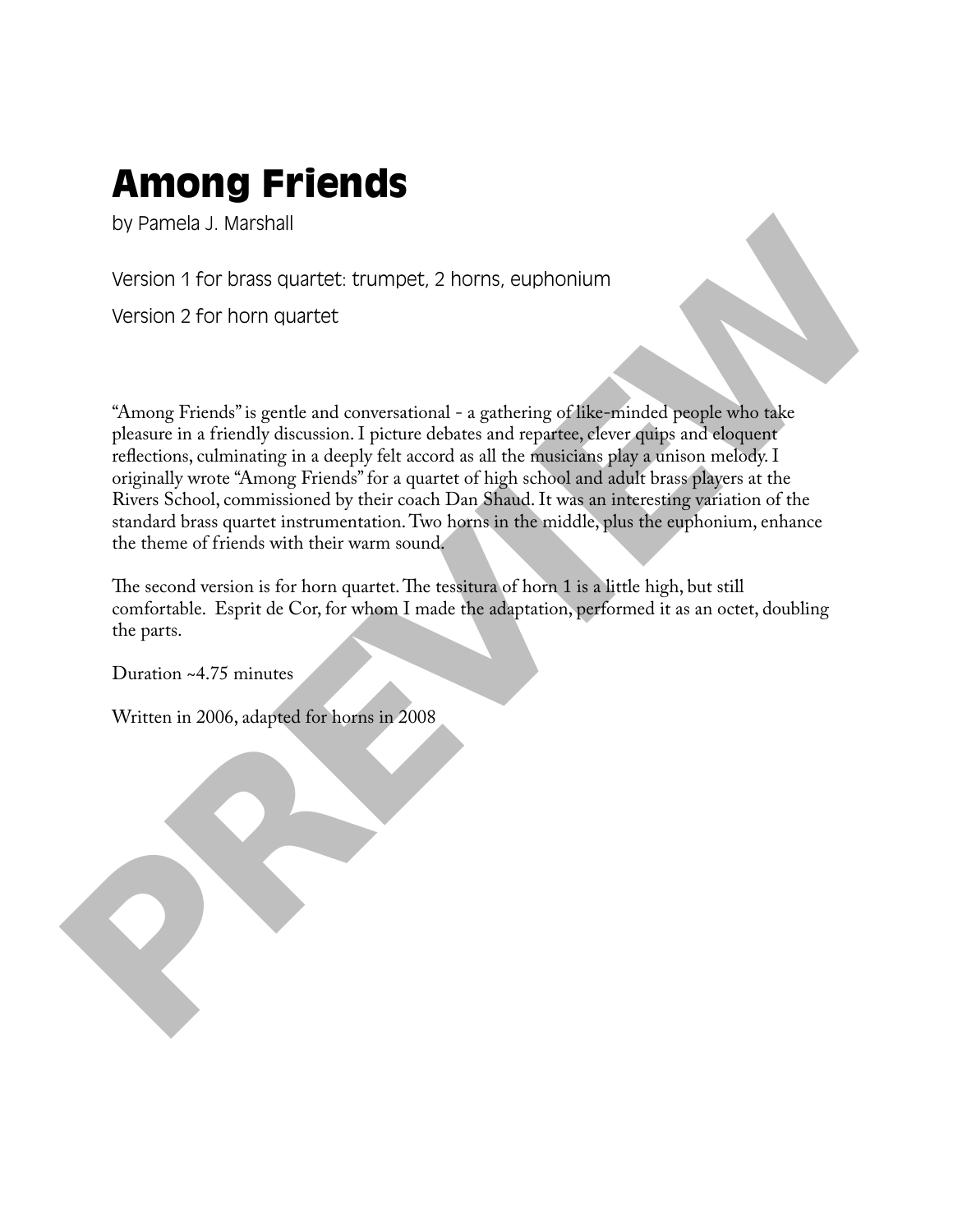



°

*5*

¢

Copyright © 2006 Pamela J. Marshall Revised for horn quartet © 2008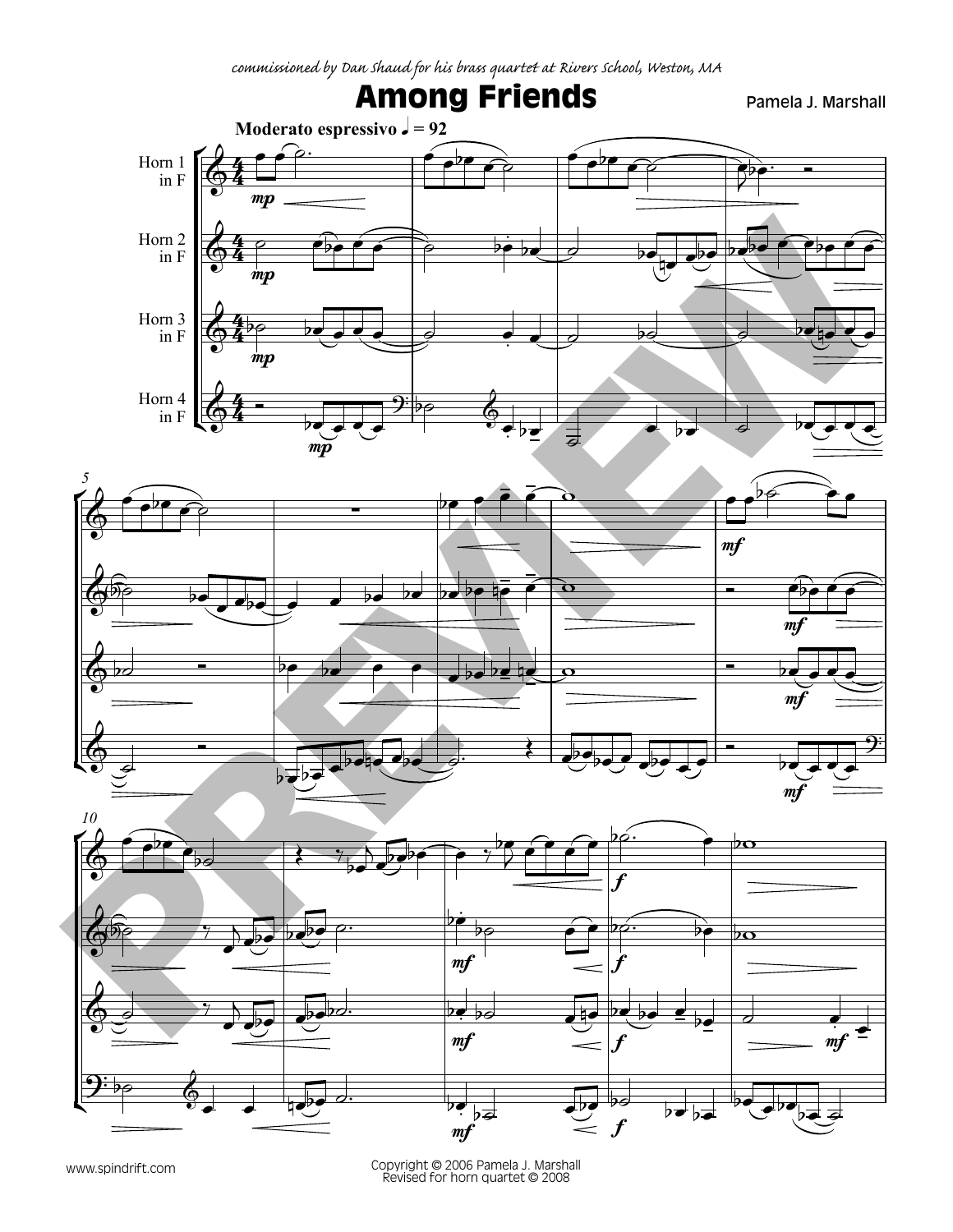



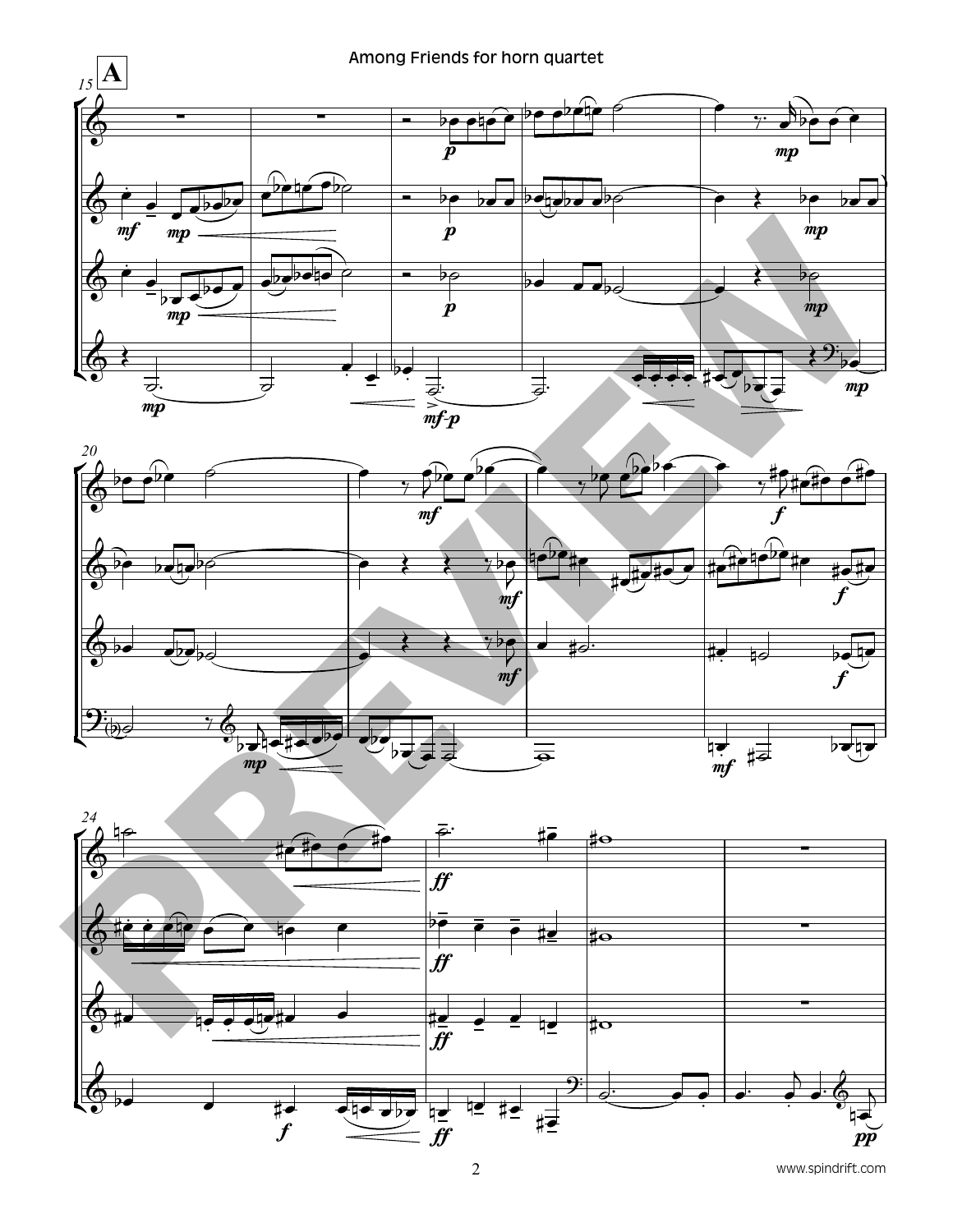



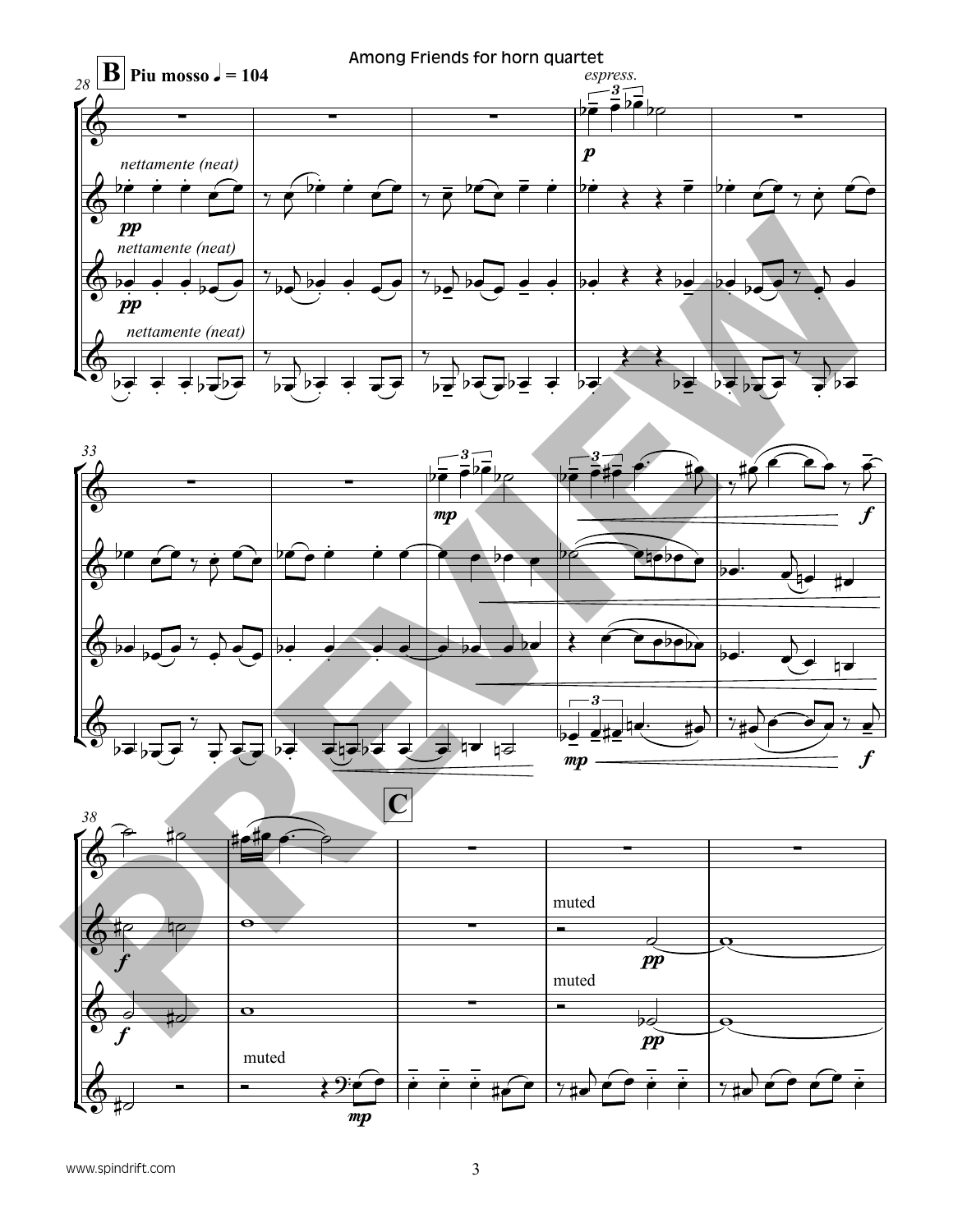Among Friends for horn quartet





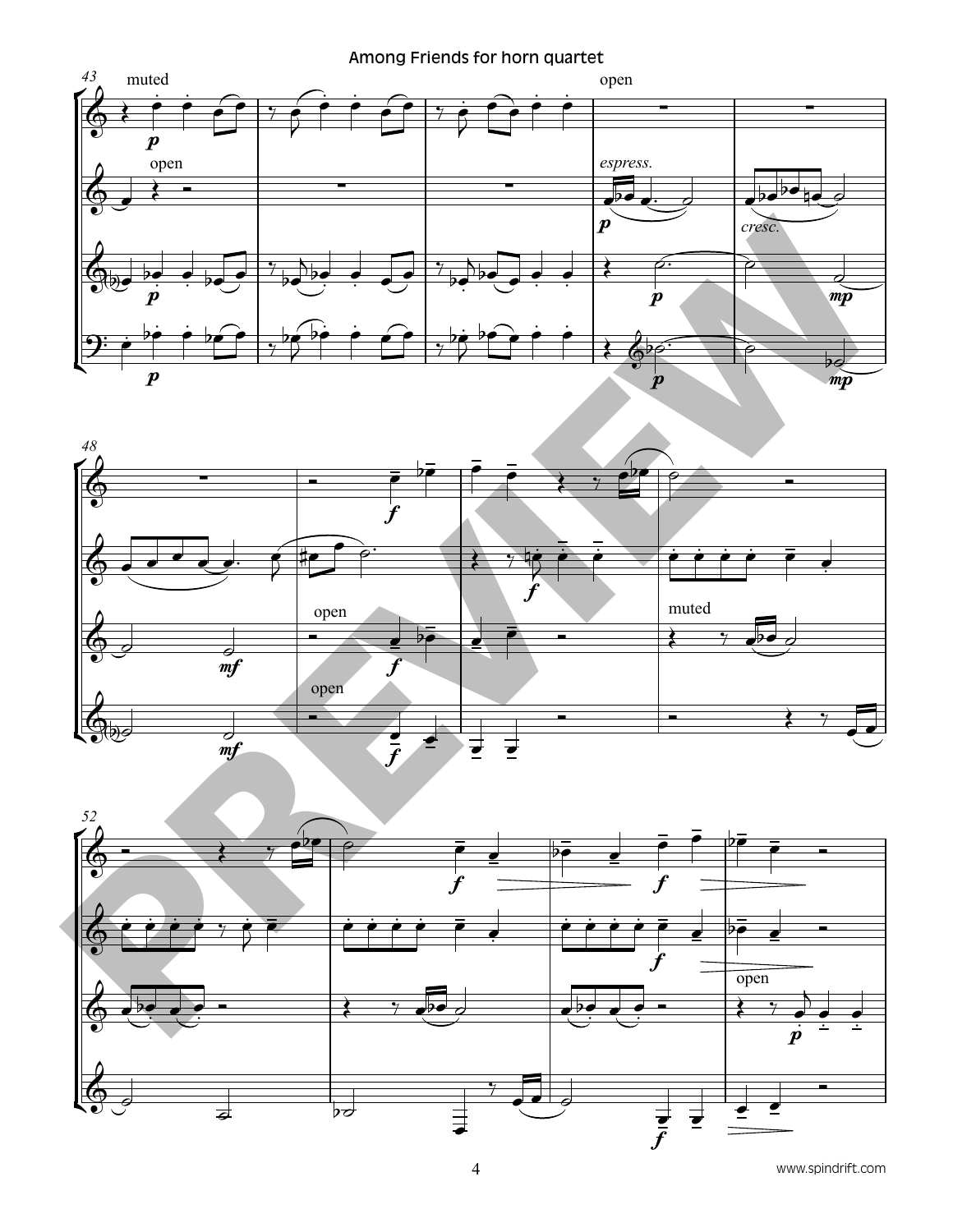



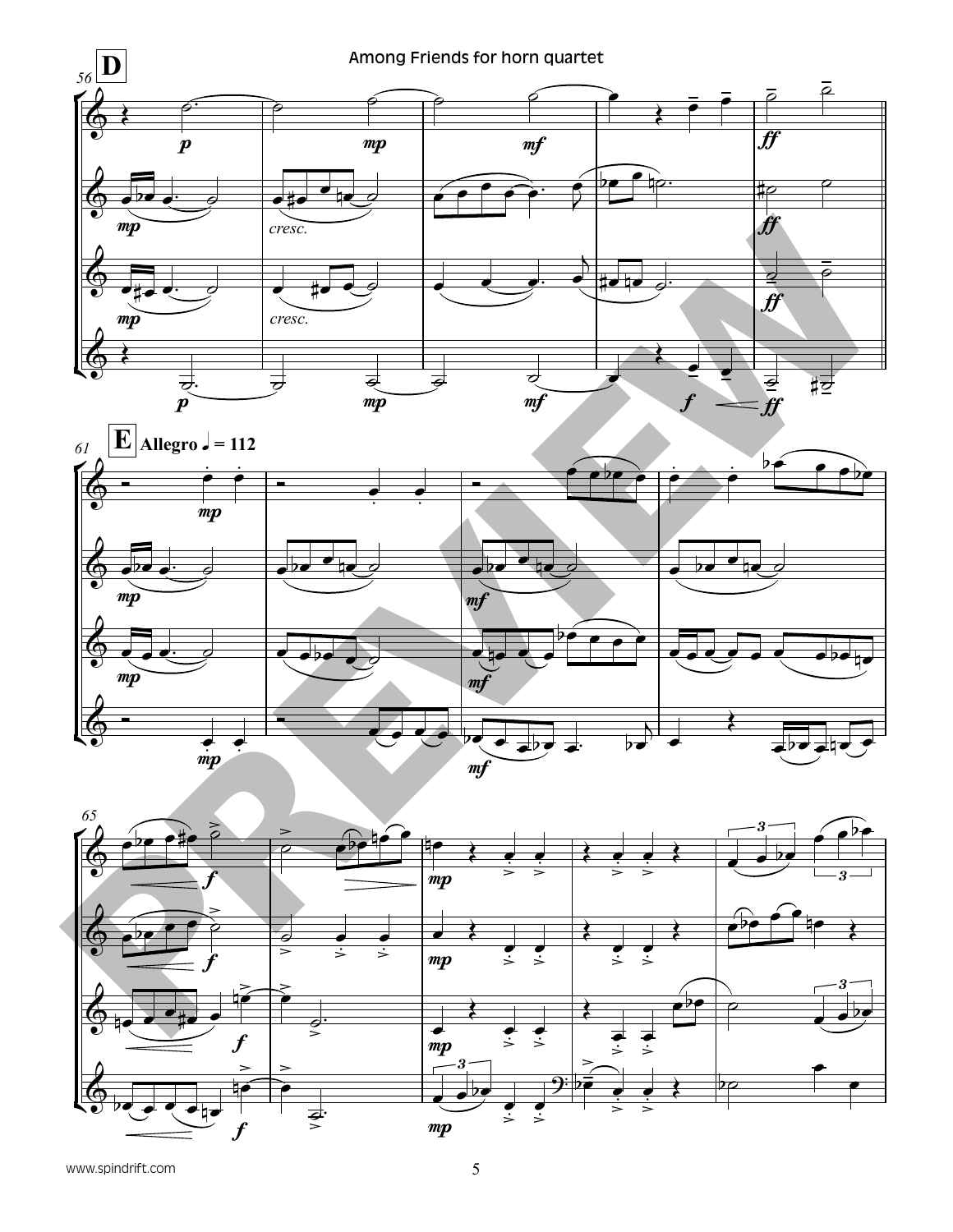Among Friends for horn quartet







www.spindrift.com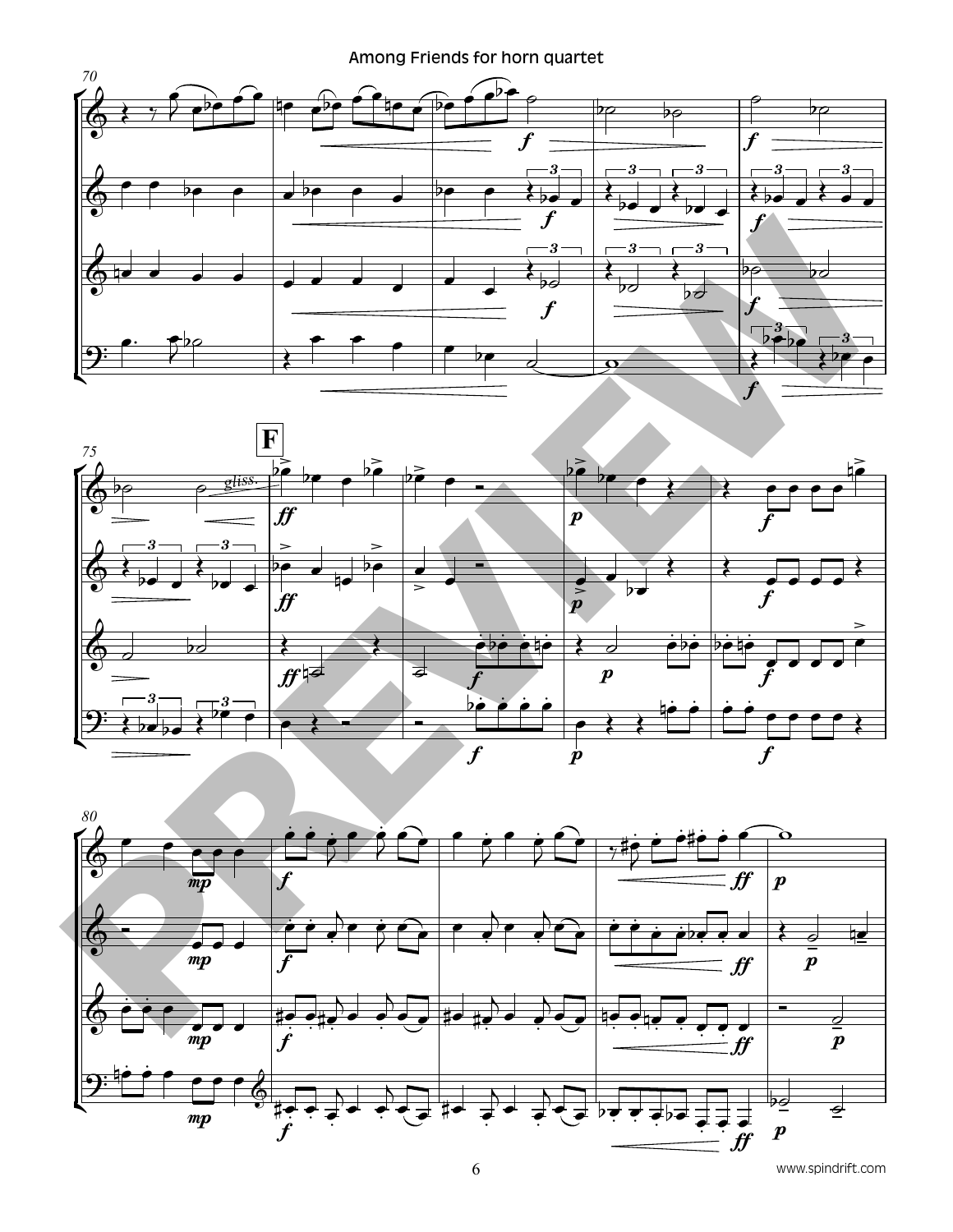Among Friends for horn quartet





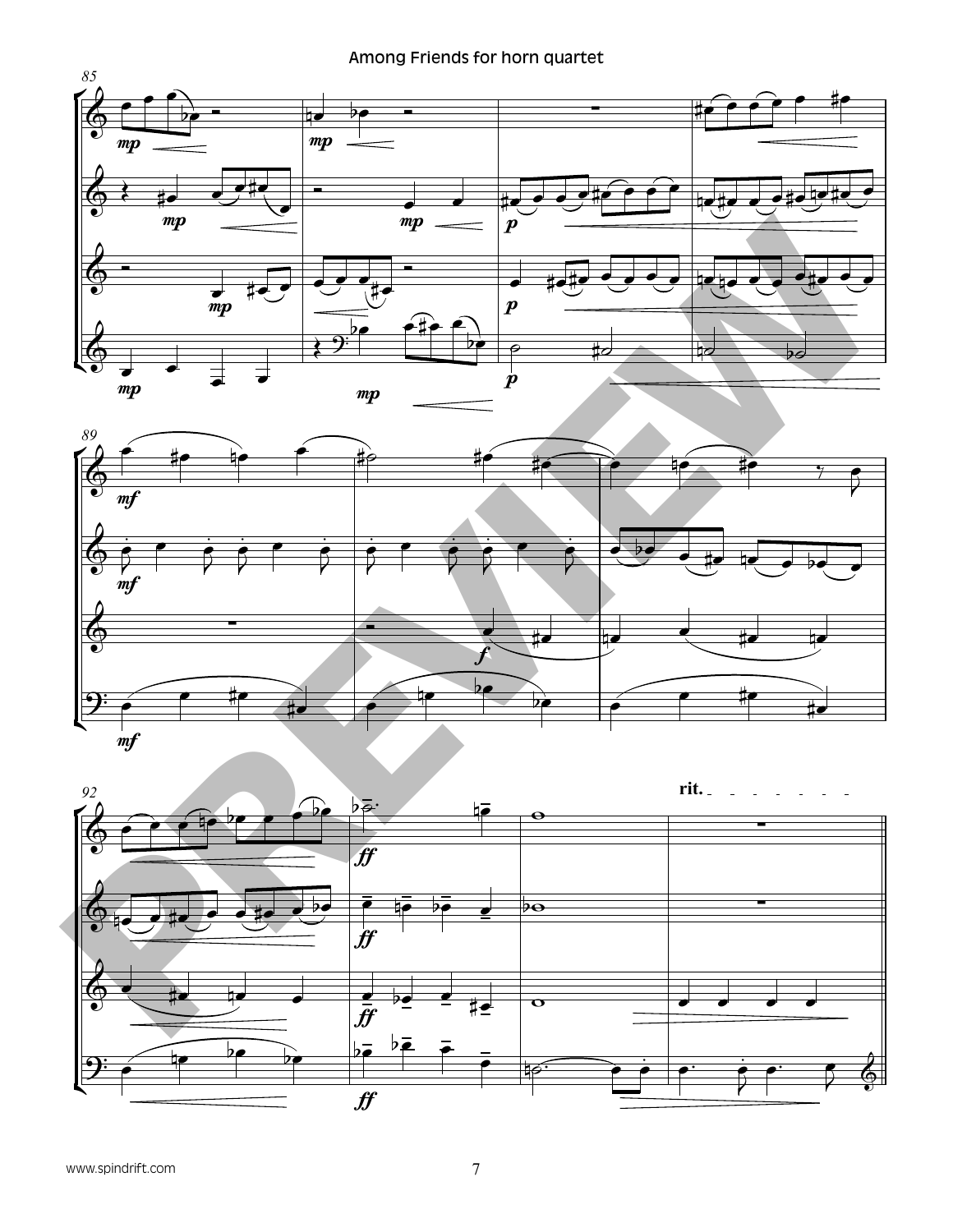





\*Discuss dynamics for ending and choose how you'd like to play it.